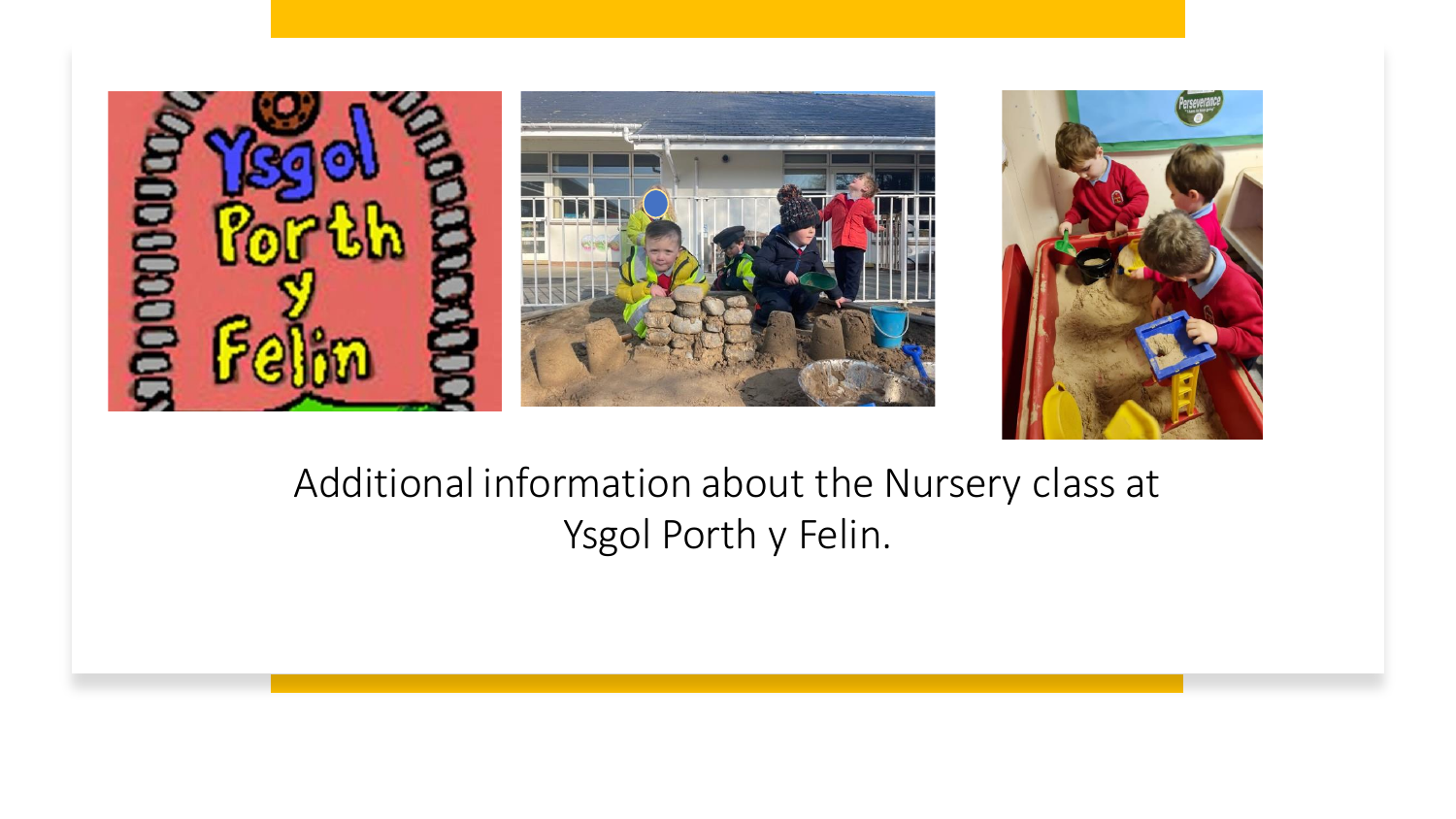## How can your child prepare for school?

- Nursery AM- 9.00- 11.30
- Teacher: Mrs Christine Morris-Jones and Mrs Kate Griffiths every Friday
- Nursery PM- 1.00-3.15
- Teachers: Mrs Delyth Roberts and Mrs Emma Roberts
- Nursery/Reception Teaching Assistants:
- Mrs Carol Merrrifield, Mrs Liz Brooks, Mrs Aine Teasdale, Mrs Lynne Hughes
- It is important that you prepare your child by talking to them positively about the new experiences they will be having. Starting school can be very tiring for most children. If your child comes home feeling tired, they will probably enjoy a quiet time with you. Get them ready for the next day by making sure that s/he goes to bed early. Be prepared for changes during the settling in period.

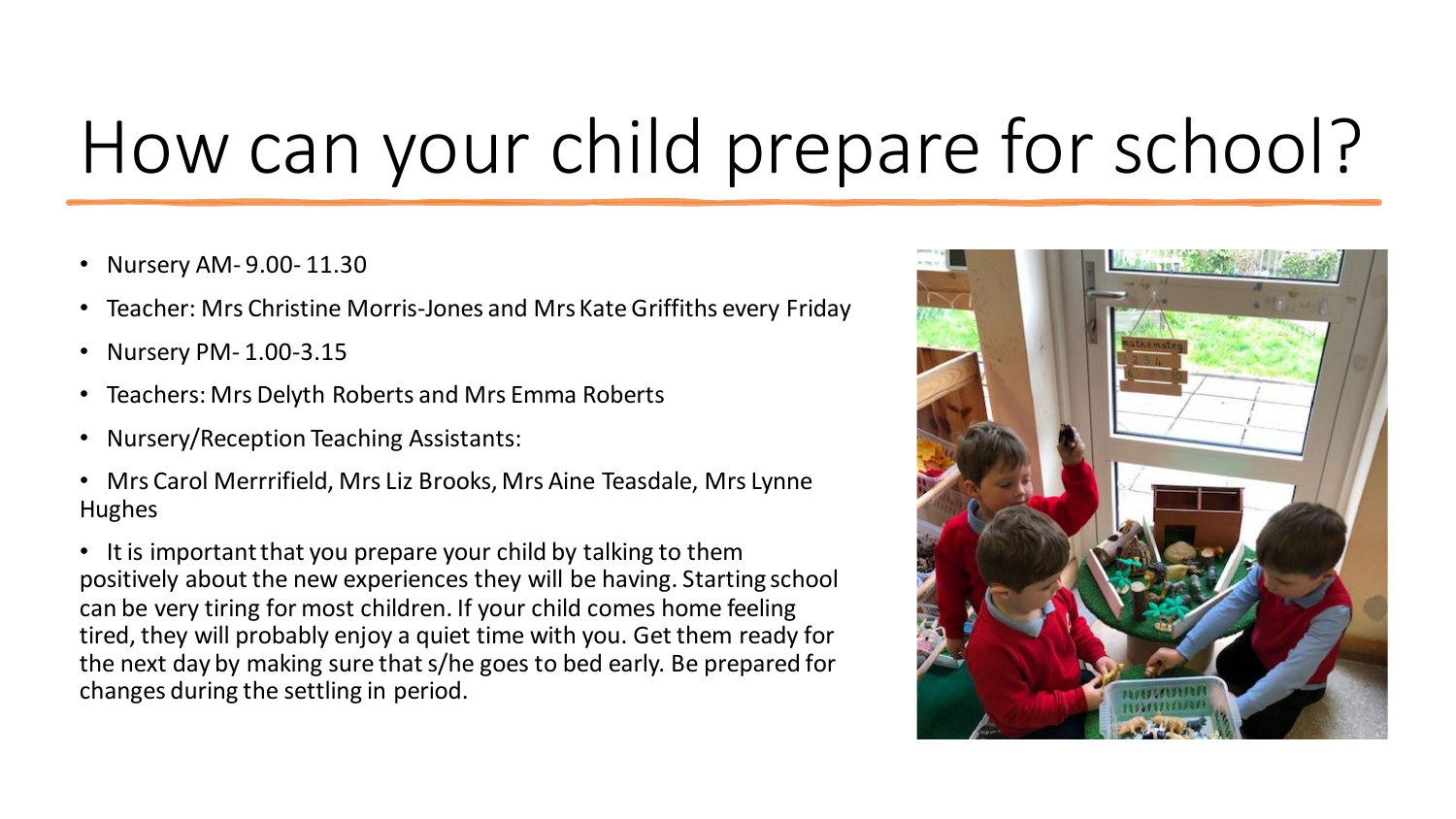#### How Can You Help Your Child Prepare For School?

Be prepared to leave your child in school even if s/he is a little tearful. 99% of the time the children settle easily once the parent/guardian has gone. Your child will soon become engrossed in an activity, while you will still be worrying! If your child is severely distressed and remains so, we will contact you. Please encourage your child to walk in by themselves. The teacher will be by the Infant's gate to meet them. Encouraging your child to be independent does not mean you love them any less.

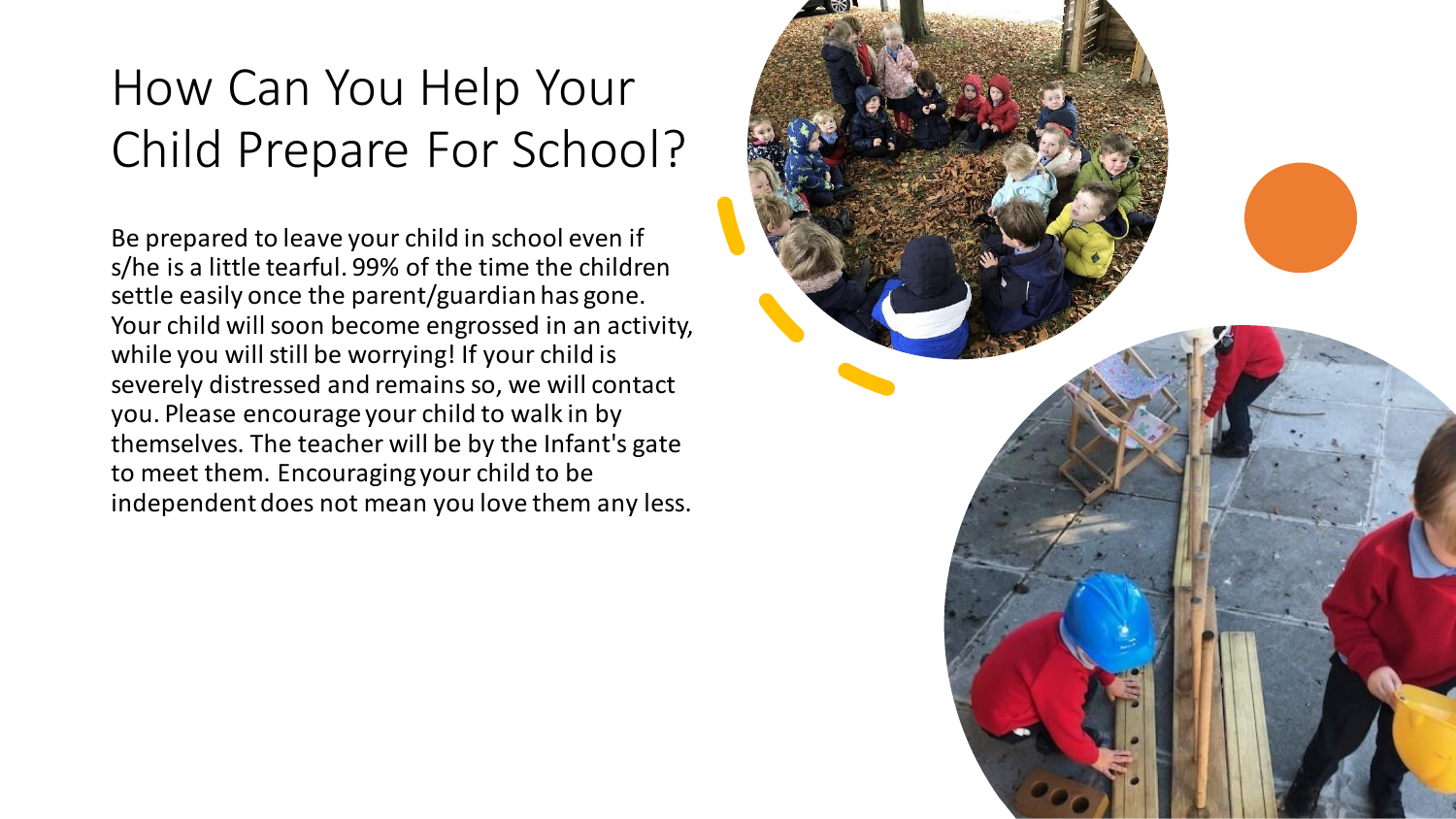## Links with home

• Uniform- Pale blue pollo shirt, red sweatshirt/cardigan, navy trousers/skirt. The school uniform with the Porth y Felin logo can be bought at Boppers, Colwyn Bay and School Talk, Mostyn Street, Llandudno. We also have a uniform exchange on our school website where you can purchase 'nearly new' uniforms for a small contribution.

- As a school we realize the importance of outdoor learning for our pupils. We provide wet weather dungarees but ask if you could supply a pair of wellies in a plastic bag which your child will keep in school for outdoor activities.
- Their P.E lesson is every Friday. We kindly ask for them to come to school wearing joggers, a T-shirt and a pair of trainers. If the weather is cold, they will also need a jacket or sweatshirt.
- You will receive information about the theme and weekly activities through the Class dojo app. Class dojo is our main form of communication between home and school. You will receive your personal log in information when your child starts school in the new term.

• Drop off and pick up times- Due to the Covid situation we have a one-way system for you to enter and leave the school grounds. To bring the children to school you will enter through the overflow car park gate and leave through the gate near the bike shed onto the public path. At home time, you will enter through the bike shed gate and leave through the overflow car park gate. To keep everyone safe always wear a face covering and keep to the social distancing rules. If you are driving to school, we have an agreement with Conwy Council that Porth y Felin parents can park in the public car park for up to 20 minutes at the beginning and end of the school day. The annual permit can be purchased through the school in September.

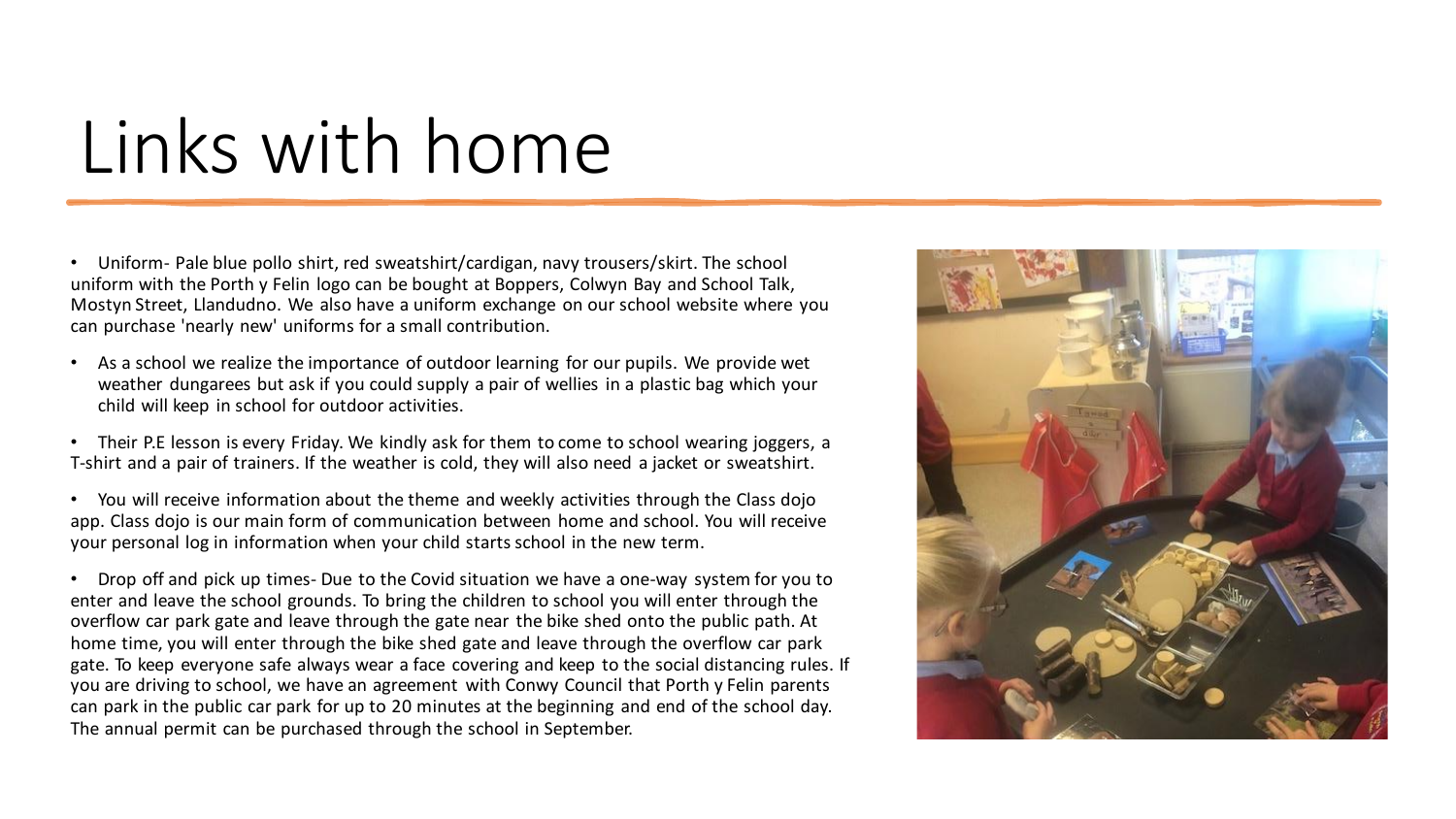## Links with home

• In the Spring term the children will receive a new book folder as a gift from the PTA. Your child will choose a story book for you to share and read together. The Reading folder will come home on a Thursday and returned the following Wednesday. The importance of reading for children cannot be underestimated. Reading for pleasure can benefit a child's education, social and cognitive development, their wellbeing, and their mental health. You will also receive a Jolly phonic letter book, this can be used to help your child to confidently recognize letter sounds.

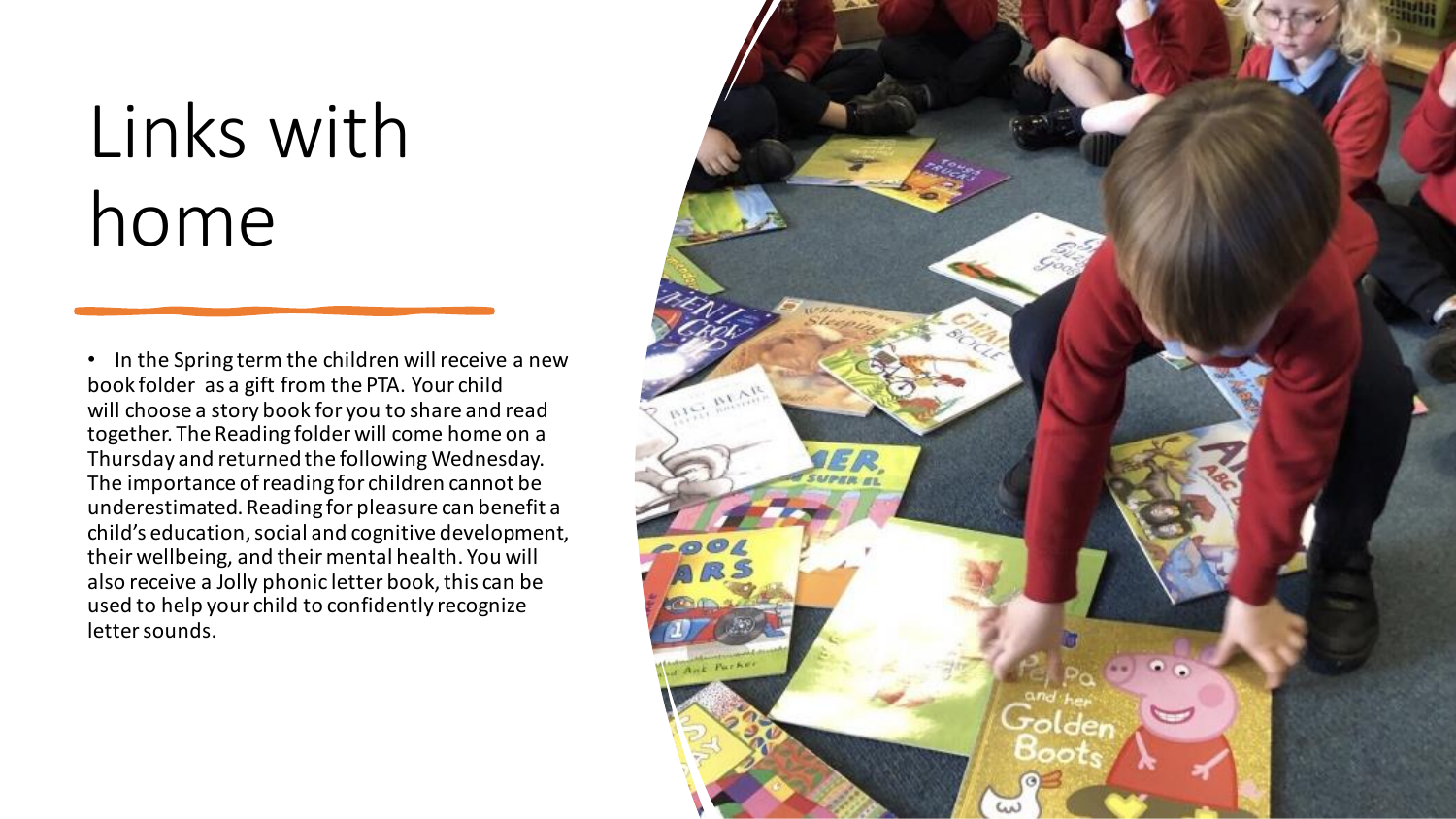#### Using the toilet independently

- We would appreciate if the children were out of nappies/pull ups when they start school and that they are able to use the toilet with some independence.
- We encourage them to use the toilet and wash their hands- we remind them frequently. We introduce the importance of washing hands through stories and songs.
- If accidents happen, we are there to reassure them and help them get changed. Please can you ensure that they have spare pants and clothes in their bags on the peg. In some situations, we might need to contact you as parent.
- If routine intimate care was to be provided, parents will need to inform the school. The child's needs will be discussed before completing a care agreement and consent form.













FOCUS ON WHISTS